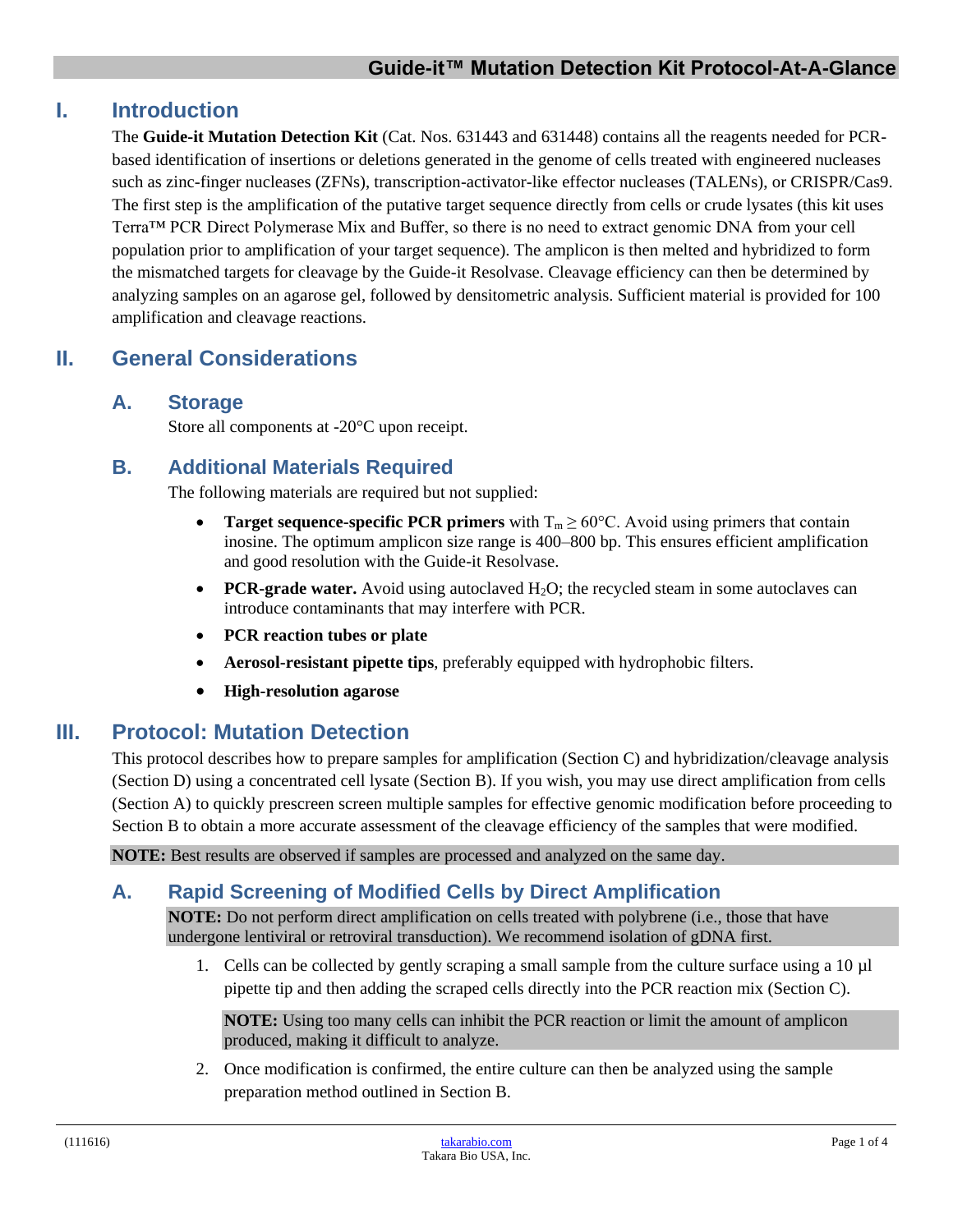## **B. Sample Preparation for Amplification from Concentrated Lysate**

We recommend this method of sample preparation when performing a quantitative assessment of modified cells or when modification efficiency is low (<10%).

**NOTE:** Do not perform direct amplification on cells treated with polybrene (i.e., those that have undergone lentiviral or retroviral transduction). We recommend isolation of gDNA first.

- 1. Harvest 5 x  $10^5 1$  x  $10^6$  cells for analysis and add 180 µl of Extraction Buffer 1. Resuspend well by gently pipetting using a wide-bore pipette tip (sample will be viscous).
- 2. Incubate at 95°C for 10 min.
- 3. Add 20 µl of Extraction Buffer 2.
- 4. Mix by gentle pipetting until homogeneous, using a wide-bore pipette tip (sample may be viscous).
- 5. Add 2 µl of the lysate from Step 4 to 14 µl of PCR-grade water.
- 6. Vortex briefly to mix.

**NOTE:** depending upon the efficiency of amplification, a range of dilutions (1:2–1:16) may be required to achieve a clear, single amplicon.

# **C. Amplification of Mutated Region**

## **Primer Design Guidelines**

- The optimum amplicon size range is 400–800 bp. This ensures efficient amplification and good resolution with the Guide-it Resolvase.
- We recommend primer placement such that cleavage will result in clear separation of the cleavage products (i.e., a fragment size difference greater than 100 bp).
- Gene-specific PCR primers should have a  $T_m \ge 60^{\circ}$ C. Avoid using primers that contain inosine.

## **PCR Reaction Setup**

- 1. Thaw and mix the reagents. Before adding them to the reaction tubes, make sure each reagent is homogeneous by vortexing at low speed or pipetting up and down until it is thoroughly mixed.
- 2. Prepare a master mix for all reactions plus one by combining all the reagents shown in Table I in a PCR tube on ice.

| <b>Reagent</b>                                                     | <b>Amount</b> | <b>Final Concentration</b> |
|--------------------------------------------------------------------|---------------|----------------------------|
| 2X Terra PCR Direct Buffer (with $Mg^{2+}$ and dNTPs) <sup>a</sup> | $25$ µ        | 1X <sup>b</sup>            |
| <b>Forward Primer</b>                                              | 15 pmol       | $0.3 \mu M$                |
| <b>Reverse Primer</b>                                              | 15 pmol       | $0.3 \mu M$                |
| Sample (cells or diluted lysate)                                   | $<$ 5 µl      |                            |
| Terra PCR Direct Polymerase Mix                                    | $1 \mu$       | $1.25$ U                   |
| PCR-grade water                                                    | to $50$ $\mu$ |                            |
| Total volume per reaction                                          | 50 µl         |                            |

**Table 1. Guide-it PCR Reaction Volumes**

<sup>a</sup> A precipitate may be visible in the buffer. Mix the buffer until no precipitate is visible and it is homogeneous. This may require slightly warming the tube and mixing until homogeneous.

 $<sup>b</sup>$  The final concentration of Mq<sup>2+</sup> is 2 mM and the final concentration of each dNTP is 400 μM.</sup>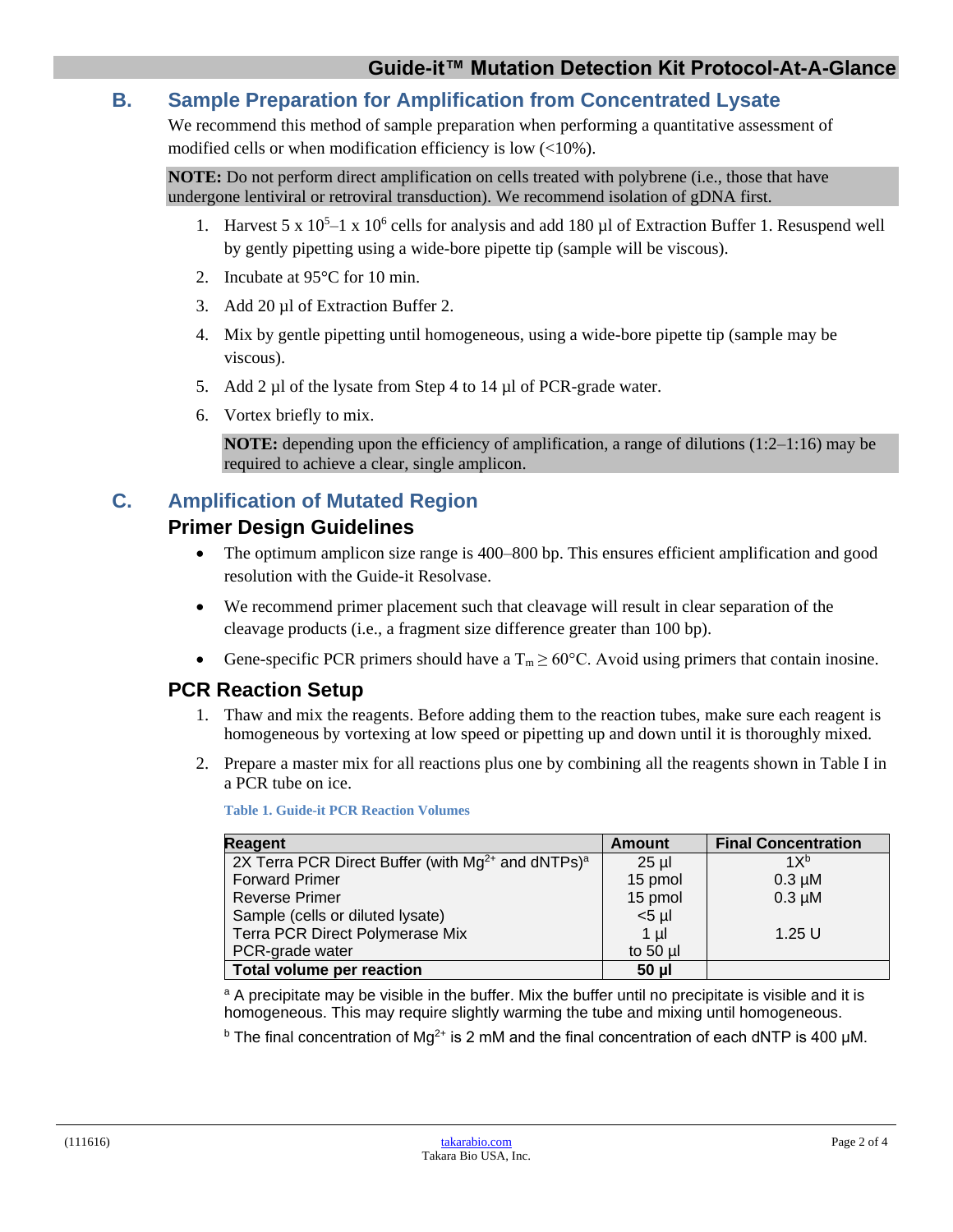## **Guide-it™ Mutation Detection Kit Protocol-At-A-Glance**

- 3. Mix the contents of each tube by tapping the bottom of the tube, then centrifuge briefly.
	- **3-Step PCR** (for amplification of standard targets  $\lt$  2 kb):

```
98°C 2 min*
98°C 10 sec
60^{\circ}C 15 sec 35 cycles
68°C 1 min/kb
```
- \* The initial denaturation step must be performed at 98°C for 2 min in order to denature the hot start antibody.
- **2-Step PCR** (for amplification of targets that are GC-rich or  $\geq 2$  kb):

```
98°C 2 min*
98°C 10 sec
\frac{35}{68}°C 1 min/kb 35 cycles
```
- \* The initial denaturation step must be performed at 98°C for 2 min in order to denature the hot start antibody.
- 4. Analyze 5–10 µl of the PCR product on a 2% agarose gel to ensure that a single amplicon was obtained. If not, optimize PCR conditions, including redesign of primers.

#### **D. Cleavage of Mismatched Heteroduplexes**

We recommend performing the DNA hybridization in this protocol using a final PCR product that has a concentration of  $>20$  ng/ $\mu$ l (estimated using a quantitative marker on gel), and contains little to no background, including primer dimers. Gel purification of the amplicon is only necessary if a single clean band cannot be amplified. In this case, we recommend using the Nucleospin Gel & PCR Clean-up Kit (Cat. No. 740609.50).

- 1. Mix 10 µl of your PCR product (from Section C) and 5 µl of PCR-grade water in a fresh PCR tube.
- 2. Add 15 µl of positive control DNA to a fresh PCR tube. Prepare duplicate tubes for controls either with or without Resolvase.
- 3. Perform DNA hybridization as follows:

 $95^{\circ}$ C 5 min 95°C–85°C 2°C/sec\* 85°C–25°C 0.1°C/sec\* Cool to 4°C \* Decrease temperature at this rate.

- 4. Add 1 µl of Guide-it Resolvase, and incubate at 37°C for 15 min.
- 5. Run entire reaction on a gel.
- 6. Determine the cleavage efficiency using a gel imaging system and gel analysis software to determine the relative proportions of the bands produced.
- 7. Expected results (shown in Figure 1):
	- The positive control containing the Resolvase will generate bands of 470 bp, 290 bp, and 180 bp. The control without Resolvase will generate a single band of 470 bp.